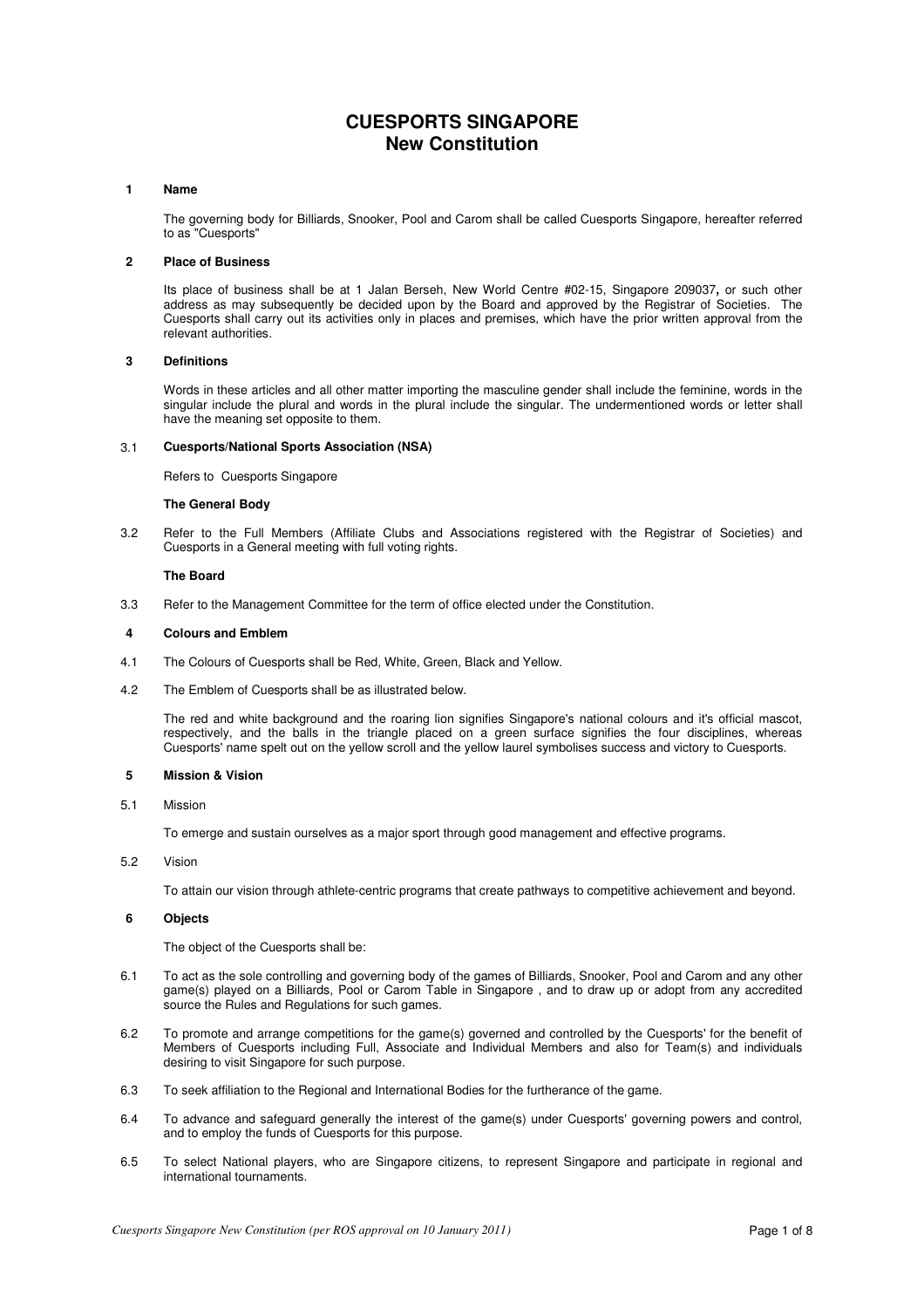- 6.6 To conduct courses and training for players, coaches and referees and if necessary certify and/or upgrade them upon their successful completion of such courses or training.
- 6.7 To obtain, collect and receive money and funds by way of contributions, donations and sponsorships, legacies, grants or by any other lawful methods, and if necessary, with prior approval from relevant authorities, for or towards the objects of the Council.

### **7 Patrons and Patrons-In-Chief**

 The Board may invite a persons(s) of high distinction and status or who has a distinguished reputation in the game to be Patron(s) of the Council. The Board may also invite any prominent or distinguished person to be the Patron-In-Chief of the Council. Such persons must be Singapore citizens and shall be appointed on an annual basis.

### **8 Memberships**

 The NSA, being the governing body for the designated Sports cannot simultaneously operate as a Sports Club affiliated to the NSA.

The NSA shall consist of the following four categories of Membership and their qualifications set thereafter.

#### 8.1 **Full Members:**

- i Full Membership is open to bonafide Clubs and Associations registered with the Registrar of Societies (ROS), including Government Agencies and Statutory Boards, interested in promoting the games of Billiards, Snooker, Pool and Carom, and willing to observe the rules of the Governing Body.
- Ii Each Club/Association with a ROS Registered number is entitled to only one membership, irrespective of its number of branches or locations in Singapore.
- Iii All full members must meet a minimum membership of 100 members at any given time in their register.
- iv Full Members shall be represented by up to 15 authorised representatives of their Clubs or Association who are above 18 years of age. All authorised representatives with voting rights of a Full Member shall have the right to vote but only one of the 15 authorised representatives (hereinafter referred to as "the delegate") may be elected to the Board. Authorisation from the Club or Association must be in writing.
- v The list of up to 15 authorised voting representatives is to be submitted by fax and/or post to reach Cuesports' before 31 March of each year. No change is allowed after this date for the year.
- vi In case of non-submission, any prior list of voting representatives on Cuesports' records will be regarded as the current list.
- vii If there is non-submission of current or any prior list on record, it will be deemed that the Full Member has opted out for that current year.

#### 8.2 **Associates Members:**

- Associate Membership is open to bonafide business entities who are interested in promoting the games of Billiards, Snooker, Pool and Carom, who are willing to observe the rules of Cuesports. Associate members shall not be entitled to vote or hold office on the Board.
- Ii Associate Members may authorise up to 15 of its members or representatives to receive complimentary membership to Cuesports' Clubhouse. The 15 authorised representatives will be accorded the rights and privileges similar to that of Individual Members of Cuesports and thus, shall not have the right to vote or be elected to the Board.

### 8.3 **Individual Members**

 Individual Membership is open to residents in Singapore above the age of 18 willing to observe the Rules and Bye-Laws of Cuesports' Individual Members shall not be entitled to vote and hold office in Cuesports.

### 8.4 **Junior Members**

 Junior Membership is open to residents in Singapore above the age of 12 and below the age of 18 willing to observe the Rules and Bye-Laws of Cuesports.

 Junior Members shall not be entitled to vote and hold office in Cuesports and shall have restricted privileges and facilities in Cuesports as specified in the Bye-Laws.

### **9 Application for Membership**

I Every application for Membership shall be made on the prescribed form provided by Cuesports and must be signed by the applicant.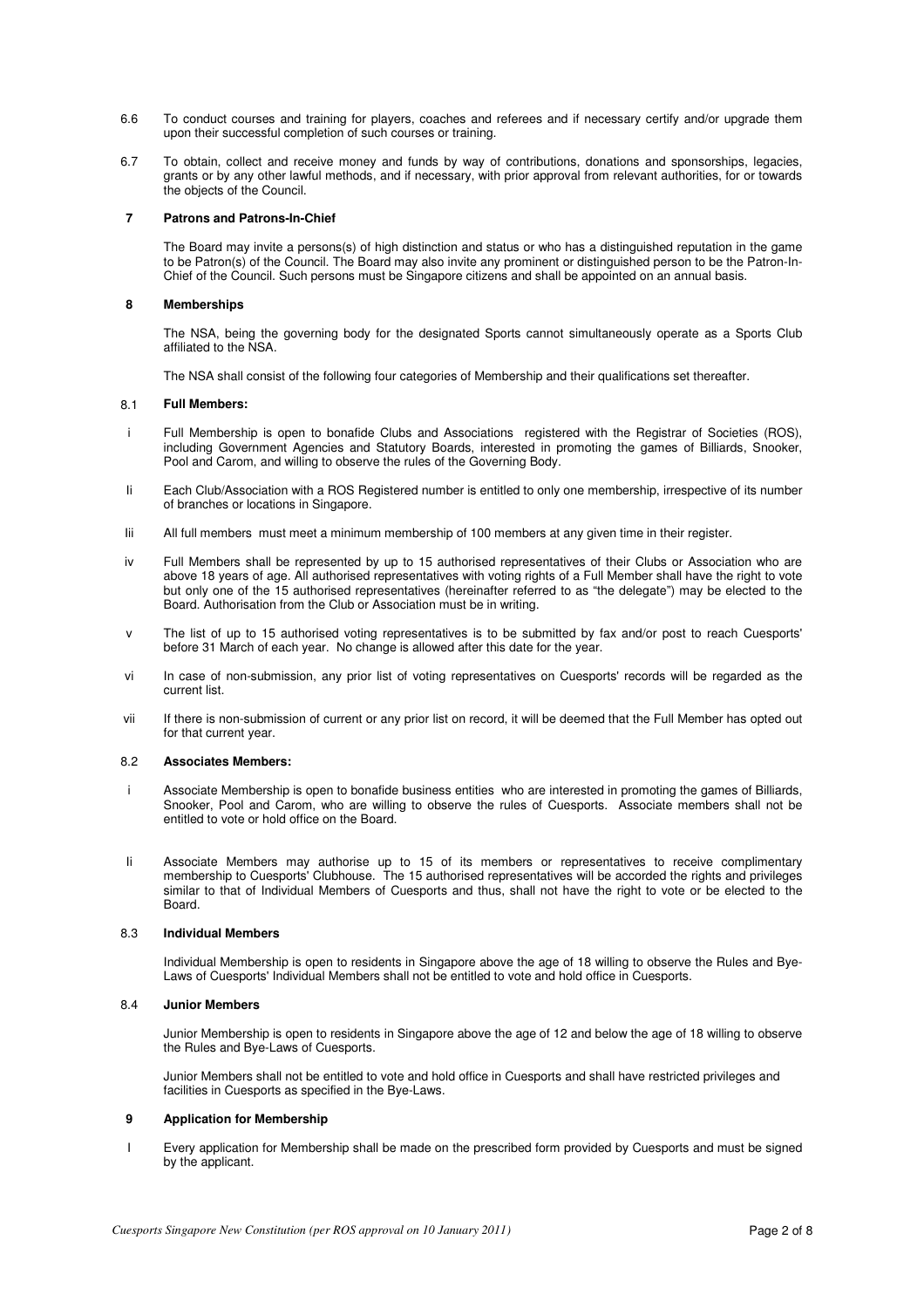- Ii A new member must be proposed and seconded by existing members. The Club's/Individual Members will then be posted on the notice board in the Cuesports' premises for one week at the end of which time he will be eligible for membership provided that there is no objection. In the event of objection, the Board will decide on the application for membership.
- Iii A copy of the constitution shall be furnished to every approved member upon payment of entrance fee.

### **10 Resignation of Members**

 A member may resign his membership by giving 30 days written notice to the Honorary Secretary; neither the entrance fee nor the annual subscription shall be refunded in this respect.

### **11 Suspension and Expulsion**

- 11.1 The Board shall have the power of suspending or expelling any member for wilful breach of any of these rules, or for conduct which shall in its judgement be so injurious or detrimental to the reputation or interests of Cuesports' as to require such action on its part. The Board shall first call upon such member to give an explanation of his conduct and shall give him an opportunity of being heard in his defence. The Board if it so think fit, may request such member to resign, and if the member shall not resign within fourteen days after such request, the Board may then declare that his membership has ceased.
- 11.2 Any member who is aggrieved by the decision of the Board may appeal to a General Meeting of the members within two weeks from the notification of the decision. The decision of the General Meeting shall be final and binding.

#### **12 Entrance Fees, Subscription and Other Dues**

- 12.1 Entrance fee**,** if any, and annual subscription shall be determined by the Board at such sums which may be fixed from time to time and specified in the Bye-Laws.
- 12.2 Annual subscription are payable in advance within the first month of the financial (i.e. April) year. If a member falls into arrears with his subscription or other dues, he shall be informed immediately by the Treasurer. If he fails to settle his arrears within 4 weeks of their becoming due, the President may order that his name be posted on the Council's notice board and that he be denied the privileges of membership until he settles his account. If he falls into arrears for more than 3 months' dues, he will automatically cease to be a member and the Board may take legal action against him provided that they are satisfied that he has received due notice of his debts. Reinstatement of membership shall be at the discretion of the Board.
- 12.3 Any additional fund required for special purposes may only be raised from members with the consent of the general meeting of the members.

### **13 Supreme Authority and General Meetings**

- 13.1 The supreme authority of the Council shall be vested in a General Meeting of the members presided over by the President.
- 13.2 The Annual General Meeting shall be held on a Saturday in June, which shall be not later than 30th June, for the following purposes:
- i to receive and approve the Annual Report and Audited Accounts of Cuesports for the preceding financial year ending 31st March.
- ii to elect members of the Board for the term of office.
- iii to appoint Auditors for the ensuing year, and
- iv to transact any other business for which seven clear days' of notice has been given in writing to the Council's General Manager.
- 13.3 An Extra-Ordinary General Meeting (EOGM) may be called at any time by the Board, or by the Honorary Secretary on a requisition signed by not less than one-third of the voting members. Such meeting shall be convened within two months after the receipt by the Honorary Secretary of such written requisition.
- 13.4 If the Board does not within two months after the date of receipt of the written request proceed to convene an EOGM, the members who requested for the EOGM shall convene the Extraordinary General Meeting by giving 10 day's notice to voting members setting forth the business to be transacted and simultaneously posting the agenda on the Council's notice board.
- 13.5 At least fourteen days' notice in writing specifying the place, date, time and business for an Annual General Meeting shall be given by the Honorary Secretary to all voting members.
- 13.6 At least ten days' notice in writing specifying the place, date, time and business for an EOGM shall be given by the Honorary Secretary to all voting members.
- 13.7 Any member who wishes to place an item on the agenda of a general meeting may do so provided he gives notice to the Honorary Secretary one week before the meeting is due to be held.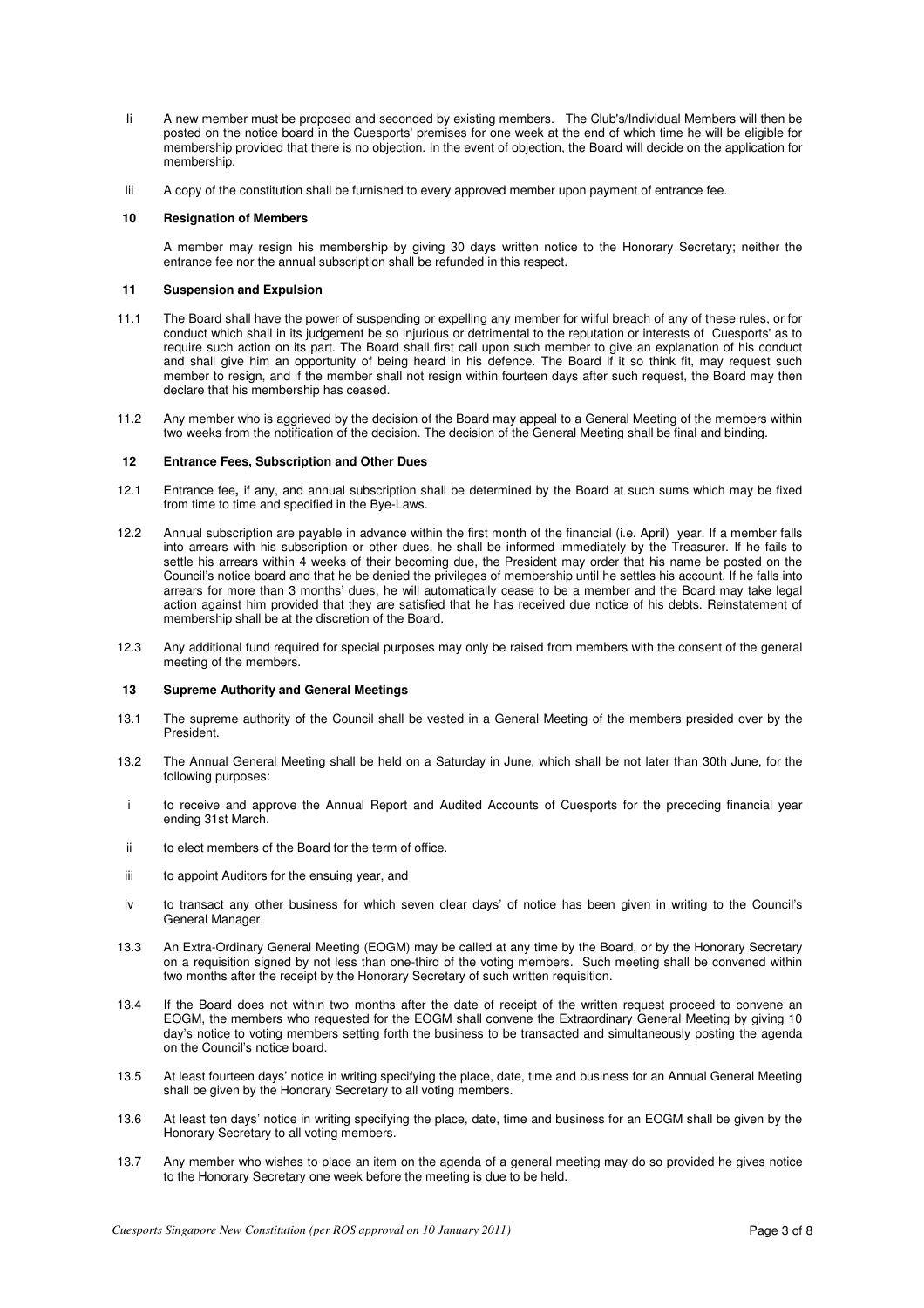- 13.8 At least one-third of the total voting membership or 30 voting members, whichever is lesser, present at a general meeting shall form a quorum.
- 13.9 In the event of there being no quorum at the commencement of a general meeting, the meeting shall be adjourned for half an hour and should the number then present be insufficient to form a quorum, those present shall be considered a quorum, but they shall have no power to amend any of the existing rules.
- 13.10 The President of the Council shall take the chair at all Board and General Meetings, and in the absence of the President one of the Vice-Presidents shall take the chair. If at any meeting neither the President nor the Vice-Presidents shall be present within 15 minutes of the time appointed for holding the meeting, the members present shall choose a Chairman from among themselves.

### **14 Nominations and Elections**

- 14.1 Only the delegates authorised by Full Member Clubs and Associations, which are not in arrears for any payments to the Cuesports, may offer themselves for nomination as candidates for office.
- 14.2 Nominations of all candidates for office shall be made on the prescribed form which must reach the General Manager of the NSA not later than 12pm on the first Saturday (7 days in advance) before the date of the Annual General Meeting.
- 14.3 No nomination shall be accepted after the closing time.
- 14.4 The General Manager shall display the nominations received on the Council's Notice Board immediately after the closing time and shall also circulate the same by fax and post to all Full Member Clubs and Associations not later than 4 clear days before the date of the Annual General Meeting.
- 14.5 If no nomination to fill an office is received by the closing time, nominations for election to unfilled offices may be received at the Annual General Meeting provided candidates so nominated must be the delegates authorised by Full Member Clubs and Associations, which are not in arrears for any payments to the Council, and whose nomination had not been received by the closing date and time.
- 14.6 i Elections must be fair and transparent. Elections, which shall follow on a simple majority vote of the voting members present, will be by secret ballot; and in the event of a tie, the Chairman of the meeting shall have a casting vote. Election shall be held once every two years.

 All Board Members do not have any voting rights at the AGM/EOGM, although they may vote as an authorised representative of their respective clubs.

- 14.7 The term of office for ALL Board Members elected at the Annual General Meeting shall be two years.
- i The maximum accumulative tenure an individual may serve as President will be (8) eight years, regardless of the number of years served as a non-presiding member in the Board.
- ii To encourage leadership renewal and rejuvenation, an individual may serve an accumulative maximum of (8) eight years, as a Board Member other than as the President.
- iii An individual holding the Treasurer portfolio shall not serve more than two consecutive terms.
- 14.8 A retiring President who does not defend his post for the ensuing term of office shall serve in the Board as the Immediate Past President for one electoral term and shall not be eligible to vote on any matters at Board Meetings.

### **15 Management And The Board**

- 15.1 The administration of the Governing Body shall be entrusted to a Board consisting of the following Board Members to be elected at the Annual General Meeting once every two years.
- i A President
- ii Four Vice Presidents
- iii An Honorary Secretary
- iv An Assistant Honorary Secretary
- v An Honorary Treasurer
- vi Six Board Members
- 15.2.i Each elected Board Member will have one vote during Board Meetings with the President having the casting vote in a stalemate.
- ii Board Members shall not hold salaried positions within the NSA.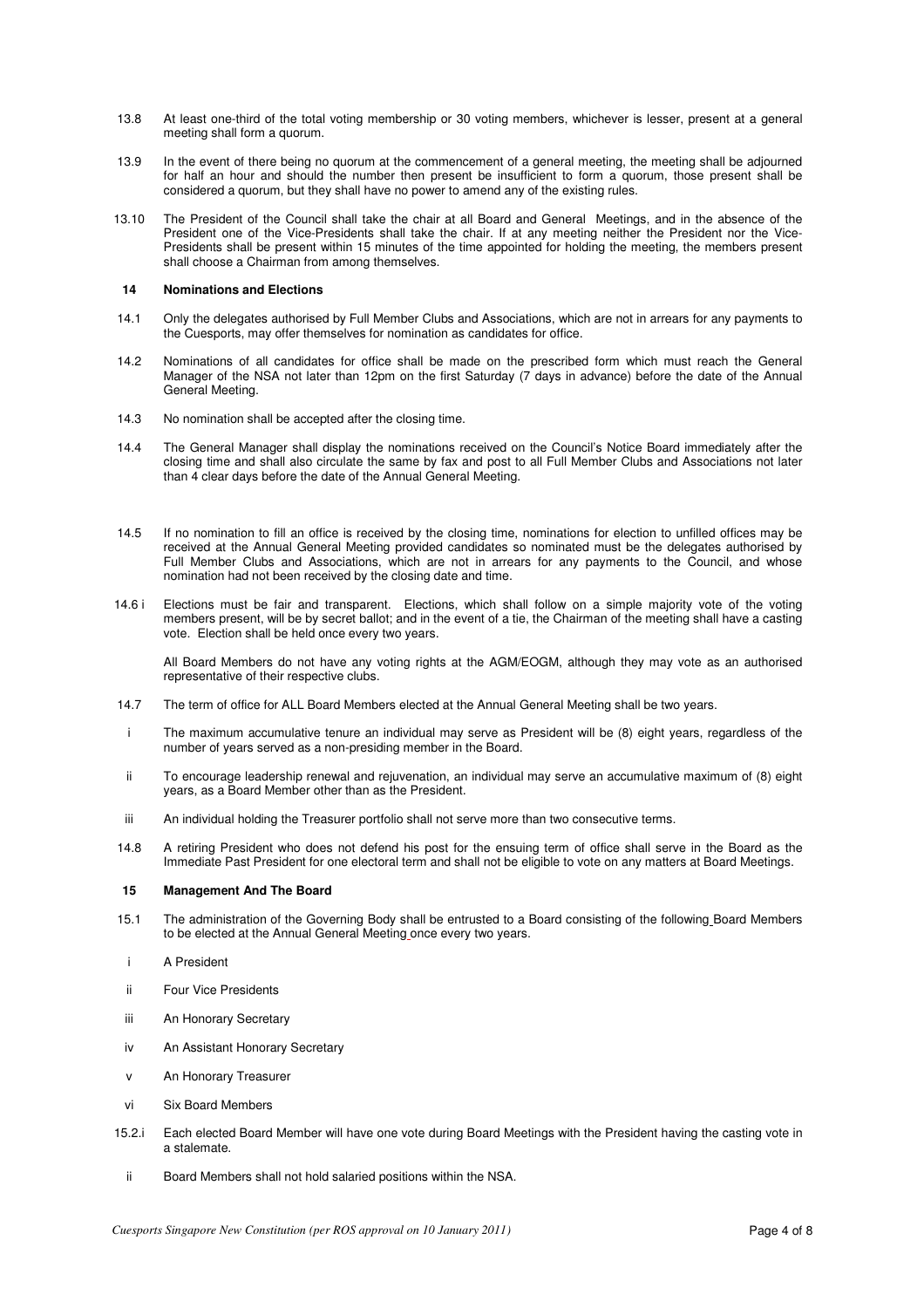- iii Members of the Board shall serve without compensation for their services in it.
- iv The majority of the Board should be ideally Singaporeans and preferably, the Board member should not be an immediate family member related by blood or marriage to any other Board member. (In any event, not more than half of the Board shall be family members related by blood or marriage,)
- v The Board Member has the duty to declare the business, commercial and/or personal interests that may directly relate to the Sport or management of the Association at the earliest possible opportunity to the Board upon his appointment and subsequently as and when the arise.
- vi The Board will abide by a "Conflict of Interest" policy specifying the types of business conduct or transactions that may raise concerns of partiality. This policy will provide clear procedures for disclosure of actual or potential conflict/s, including the review of such business conduct or transactions by renewal of Board Members.
- vii Board Meetings shall be held at least six times in a given year of office. The President may call for a meeting at any time by giving five days' notice to Board Members. At least half of the Board Members must be present for its proceedings to be valid.
- 15.3 Any member of the Board absenting himself from three meetings consecutively without satisfactory explanations shall be deemed to have withdrawn from the Board and a successor may be co-opted by the Board to serve until the next Annual General Meeting. Any change in the Board shall be notified to the Registrar of Societies and the Commissioner of Charities within two weeks of the change.
- 15.4 The Board may by a circular resolution decide on any matters of the Council as stated within its administrative powers under this Constitution. The Honorary Secretary shall circulate for the Board's approval such resolutions upon the request by any Board Member who shall have a seconder for the same. A circulated resolution shall only be carried out on an urgent or an emergency basis. A circulated resolution shall be carried upon acceptance by a simple majority of members from the Board and shall be tabled and ratified at the following Board Meeting. The circulation of such resolution(s) shall be relayed to Board Members by any acceptable means of communication (by fax, post or phone) adopted by the Board.
- 15.5 The duty of the Board is to organise and supervise the daily activities of the Council. The Board may not act contrary to the expressed wishes of the general meeting without prior reference to it and always remains subordinate to the general meetings.
- 15.6 The Board shall have the power:
- i to authorise expenditure for any single project/function/event of a sum total not exceeding Dollars Fifty Thousand (S\$50,000/=) from the funds of the Council for the purpose of the Council and promotion of the game. Any expenditure in excess of the aforesaid amount shall require the approval of the members at a General Meeting.
- ii to carry out the objects of the Council and to make, maintain and publish any necessary orders, regulations and bye-laws in connection therewith.
- iii to refuse to sanction the holding of unauthorised championships and Open Invitational Tournaments in Singapore.
- iv to prohibit any act or practice by members which, in the opinion of the Board, is detrimental to the interests of the game, and to deal with any member disregarding such prohibition in such manner as it may think proper.
- v to impose penalties on members for any infringements of the rules of the game, or the Rules and Regulations of the Council.
- vi To appoint Committees, which shall include but not limited to Finance and Audit and Technical Development. Such Committees shall be chaired by a Board Member, consisting of Members of the Governing Body whether members of the Board or not, and delegate to such committees any of its powers.
- vii to appoint sub-committees
- viii to enlist by co-operation for any special purpose the service of any person or persons not members of the Council or the Board.
- ix to fill any vacancy in the Board if it deems it necessary, howsoever arising, from within the delegates authorised by Full Member Clubs and the Associations which are not already represented on the Board.
- x To form an athlete selection committee comprising of voluntary as well as salaried NSA officials who are proficient and competent to make decisions relating to athlete selection.

# 15.7 **Executive Committee**

 The President, Vice-Presidents, Honorary Secretary and Honorary Treasurer shall constitute an Executive Committee to whom shall be entrusted the duty of administering the day to day matters of the Cuesports.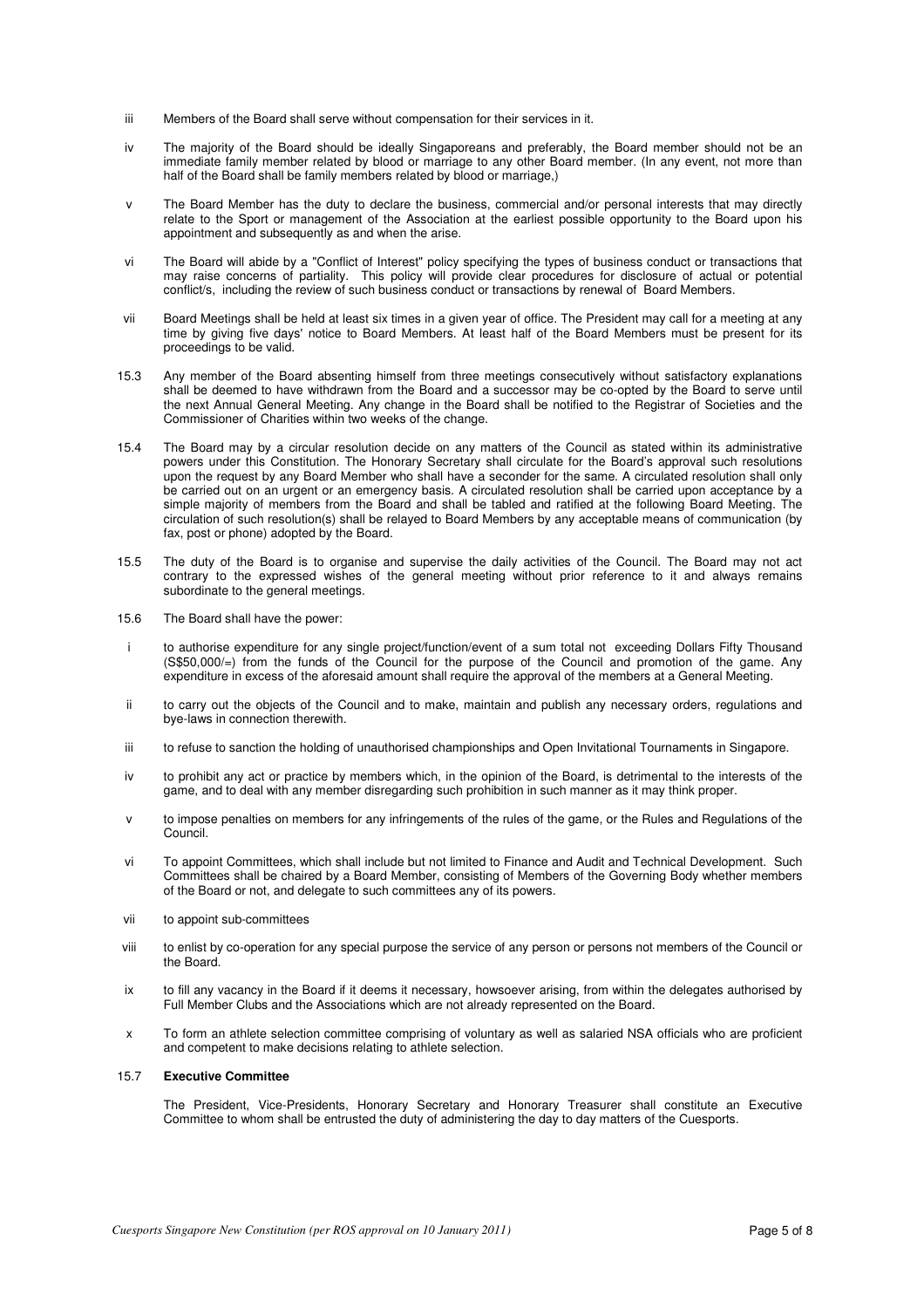### **16 Duties of Office Bearers**

#### 16.1 **President:**

 The President shall act as Chairman at all General Meetings and Board Meetings. He shall also represent the Council in its dealings with outside persons.

### 16.2 **Vice-Presidents:**

 The 4 Vice-Presidents shall assist the President and one of the 4 Vice-Presidents designated by the Board shall deputise the President in his absence. He shall also serve as Chairman of at least one Committee.

### 16.3 **Honorary Secretary:**

 The Honorary Secretary shall keep all records, except financial, of the Council and shall be responsible for their correctness. He will keep minutes of all General and Board Meetings and shall be responsible for all general correspondences of the Council. He shall maintain an up-to-date Register of members at all time.

#### 16.4 **Asst. Honorary Secretary:**

The Assistant Honorary Secretary shall assist the Honorary Secretary and deputise for him in his absence.

### 16.5 **Honorary Treasurer:**

 The Honorary Treasurer shall keep all funds and collect and disburse all monies on behalf of the Council and shall keep an account of all monetary transactions and shall be responsible for their correctness. He shall maintain a sum of not more than S\$2,000/- for petty cash expenses on behalf of the Council. All financial and banking transactions will be signed by the Honorary Treasurer and either the President, any one of the Vice Presidents**,** or the Honorary Secretary.

#### 16.6 **Board Members:**

 Board Members shall assist in the general administration of the Council and perform the duties assigned by the Board from time to time.

### **17 Audit and Financial Year**

- 17.1 A firm of professional auditors shall be appointed as Auditors at each General Meeting and will audit the Council's accounts for one year and may be re-appointed. They will be required to audit each year's account and present a report upon them to the Annual General Meeting. They may be required by the President to audit the Council's accounts from any period within their tenure of office at any date and make a report to the Board.
- 17.2 The External Auditors shall be changed at least once in every (5) years.
- 17.3 The financial year shall be from 1st April to 31st March.

### **18 Legal Advisers**

 The Council may appoint a Legal Adviser, Honorary or otherwise at such remuneration as the Board shall decide to advise on all legal matters connected with the Council.

### **19 Trustees**

- 19.1 If the Council at any time acquires any immovable property, such property shall be vested in trustees subject to a declaration of trust.
- 19.2 The trustees of the Council shall:
- i Not be more than four and not less than two in number.
- ii Be elected by a general meeting of members.
- iii Not effect any sale or mortgage of property without the prior approval of the general meeting.
- 19.3 The office of the trustee shall be vacated
- i If the trustee dies or become a lunatic or of unsound mind.
- ii If he is absent from the Republic of Singapore for a period of more than one year.
- iii If he is guilty of misconduct of such a kind as to render it undesirable that he continues as a trustee.
- iv If he submits notice of resignation from his trusteeship.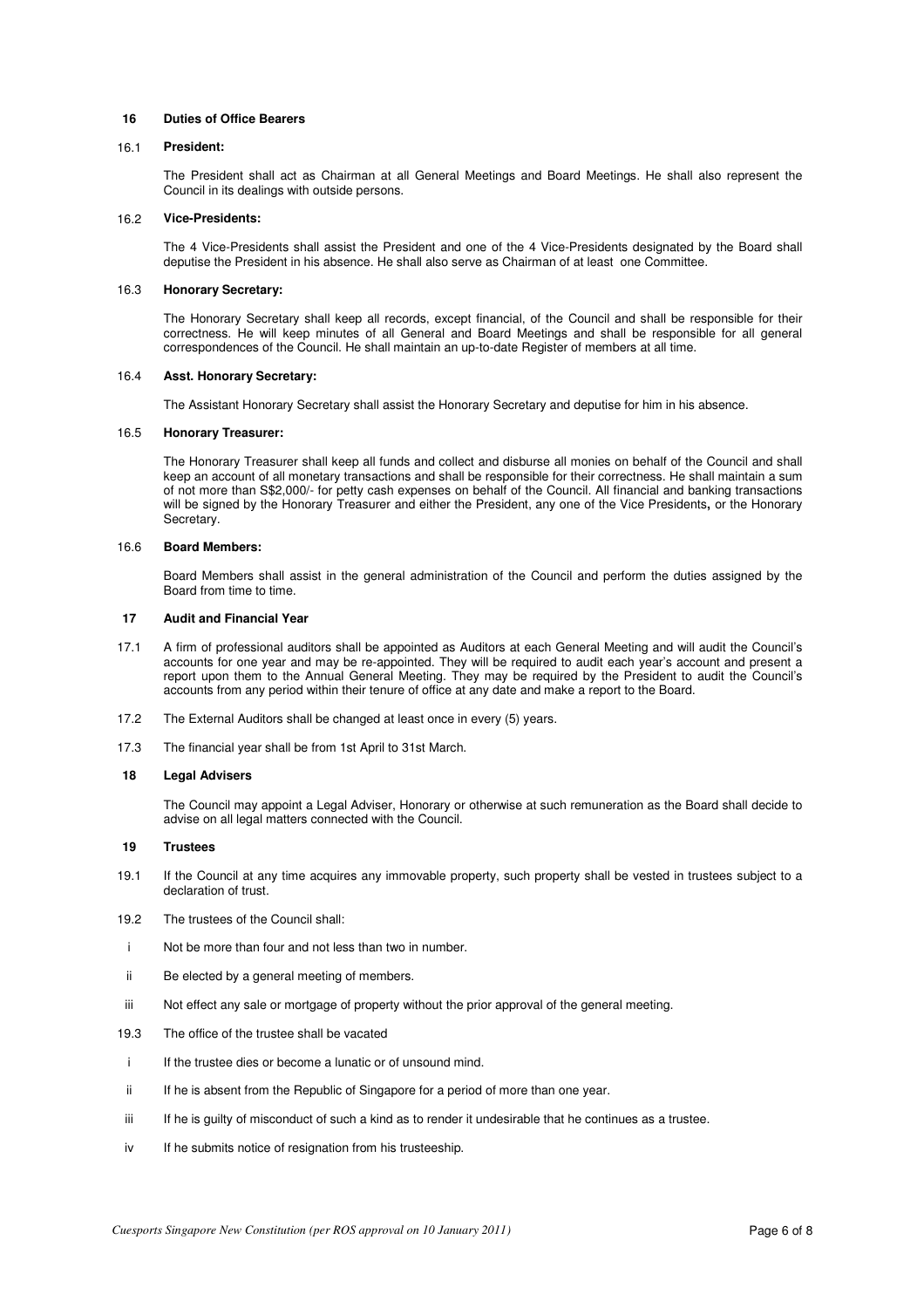- 19.4 Notice of any proposal to remove a trustee from his trusteeship or to appoint a new trustee to fill a vacancy must be given by posting it on the notice board in the Council's premises at least two weeks before the general meeting at which the proposal is to be discussed. The result of such general meeting shall then be notified to the Registrar of Societies and the Commissioner of Charities.
- 19.5 The addresses of immovable properties, names of trustees and any subsequent change must be notified to the Registrar of Societies and the Commissioner of Charities.

# **20. Guests**

- 20.1 Residents in Singapore may be admitted into the premises of the Council's Clubhouse but they shall not be afforded the privileges of the Clubhouse nor shall they be admitted into the premises more than six times in any year. These visits are to be confined to not more than once a month.
- 20.2 A Guests' Book shall be kept, in which shall be entered the names of all guests, together with the signatures of the members nominating them and the dates of their visits. No person shall be admitted as a Guest until his name has been entered in this Book.

### **21. Prohibitions**

- 21.1 Gambling of any kind whether for stakes or not are forbidden on the Council's premises. The introduction of materials for gambling or drug taking and of bad characters into the premises is prohibited. The Council may however conduct private lotteries if the necessary permit or license has been obtained from the relevant authorities.
- 21.2 The funds of the Council shall not be used to pay the fines of members who have been convicted in court.
- 21.3 The Council shall not engage in any trade union activity as defined in any written law relating to trade unions for the time being in force in Singapore.
- 21.4 The Council shall not attempt to restrict or interfere with trade or make directly or indirectly any recommendation to, any arrangement with its members which has the purpose or is likely to have the effect of fixing or controlling the price or any discount, allowance or rebate relating to any goods or service which adversely affect consumer **interests**
- 21.5 The Council shall not indulge in any political activity or allow its funds and/or premises to be used for political purposes.
- 21.6 The Council shall not hold any lottery, whether confined to its members or not, in the name of the Council or its Office-Bearers, Board Members unless prior approval has been obtained from the relevant authority.
- 21.7 The Council shall not raise funds from the public for whatever purposes without the prior approval in writing of the Head, Licensing Division, Singapore Police Force and other relevant authorities.

### **22 Amendments To Rules**

 No alteration, addition/deletion to these Rules shall be made except at a General Meeting and with the consent of two-third of the total voting members present at the general meeting and they shall not come into force without the prior sanction of the Registrar of Societies and the Commissioner of Charities.

#### **23 Bye-Laws and Regulations**

 The Board may by resolution make, alter, repeal or amend any Bye-Law(s) not inconsistent with this Constitution. The Board may impose reasonable penalties for any breach of the Bye-Laws. The Bye-Laws made by the Board under the Constitution shall be binding upon the members until repealed by the Board or set aside by a resolution at a General Meeting.

#### **24 Interpretation**

 In the event of any question or matter pertaining to day-to-day administration which is not expressly provided for in the rules, the Board shall have power to use their own discretion. The decision of the Board shall be final unless it is reversed at a general meeting of members.

# **25 Disputes**

 In the event of any dispute arising amongst members, they shall attempt to resolve the matter at an Extraordinary General Meeting in accordance with rules in the constitution. Should the members fail to resolve the matter, they may bring the matter to a court of law for settlement.

### **26 Dissolution**

26.1 The Council shall not be dissolved, except with the consent of not less than three-fifth of the total voting membership of the Council for the time being resident in Singapore expressed, either in person or by proxy, at a general meeting convened for the purpose.